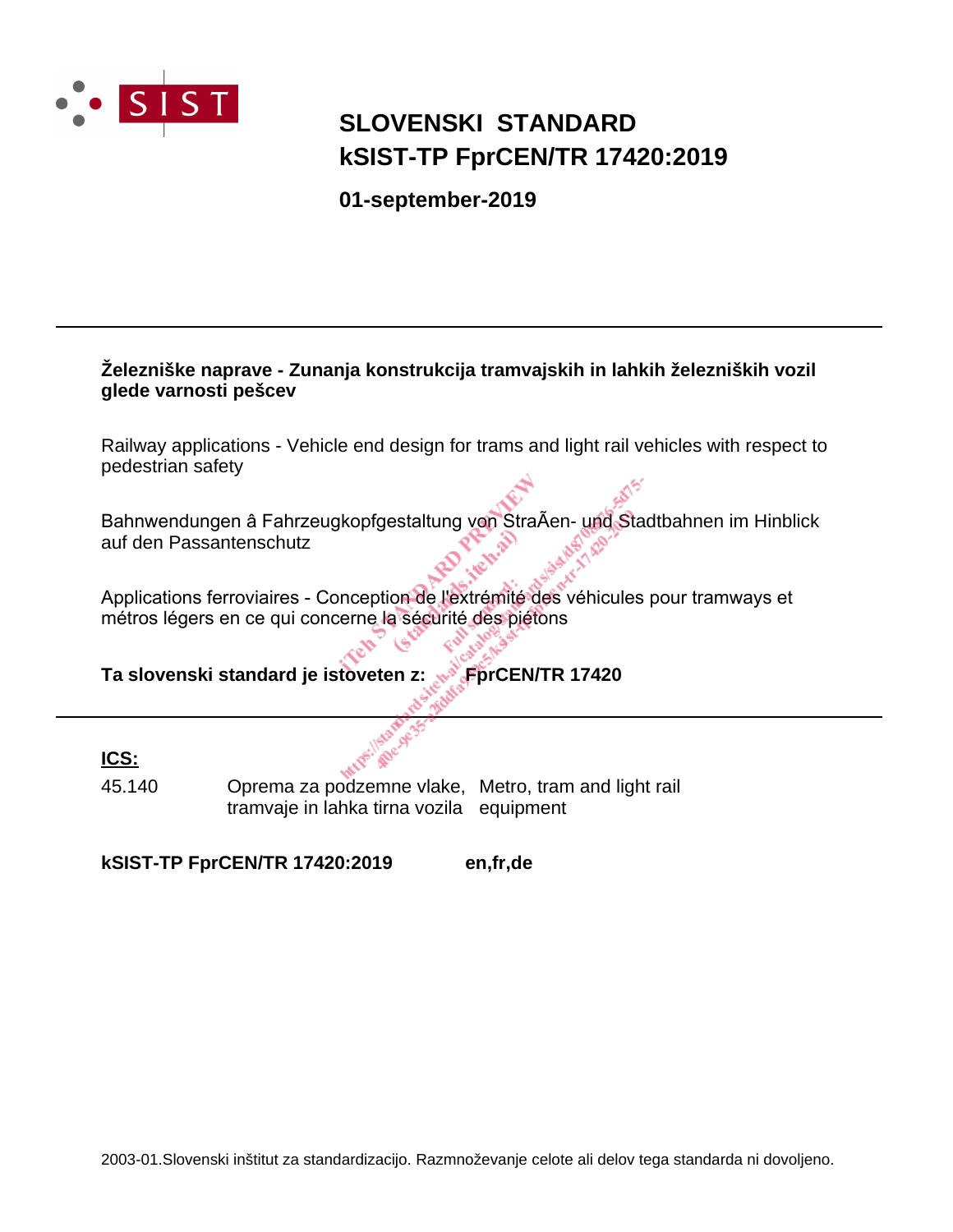## kSIST-TP FprCEN/TR 17420:2019

International control of the property of the second control of the second control of the second control of the second control of the second control of the second control of the second control of the second control of the s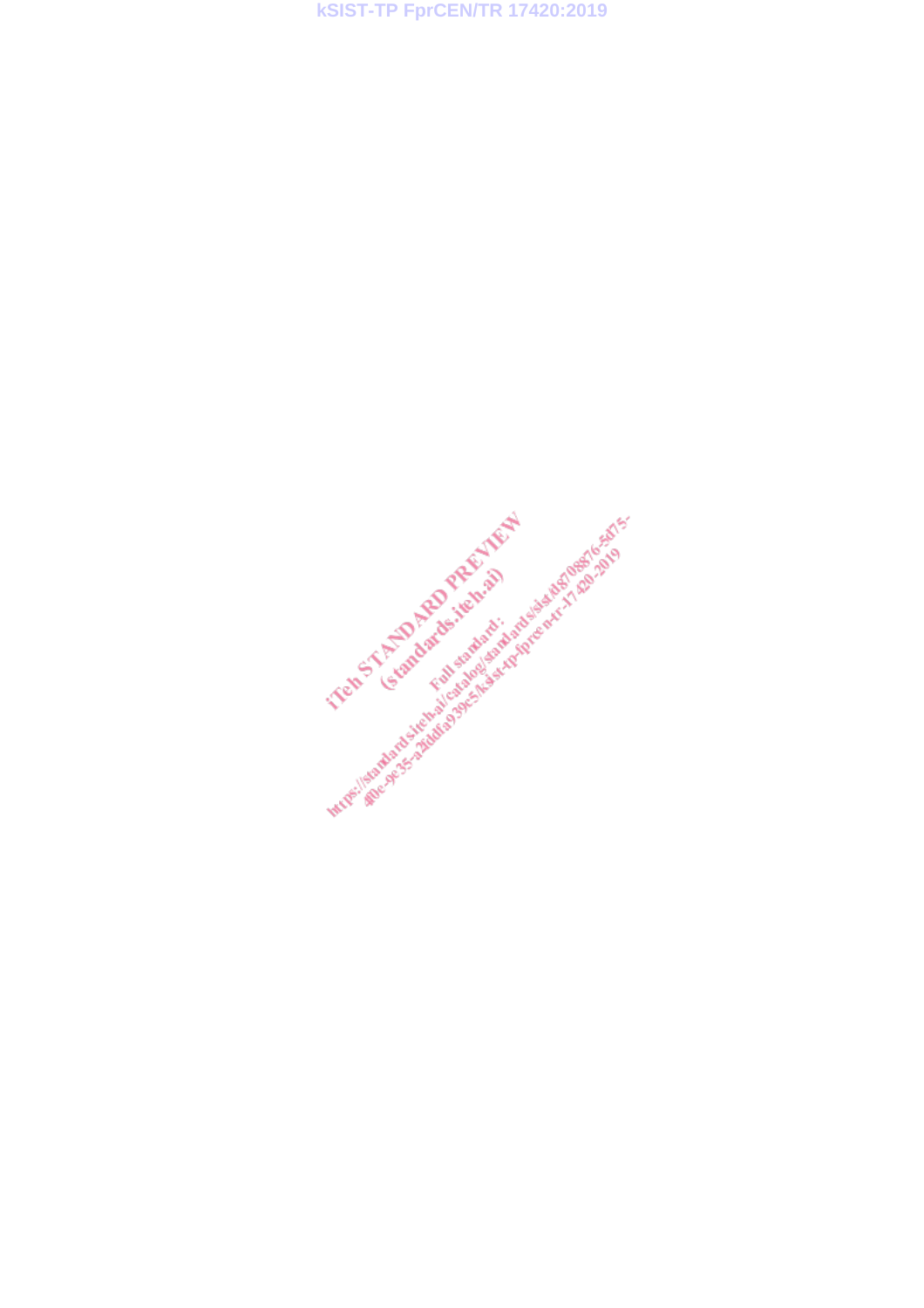# TECHNICAL REPORT RAPPORT TECHNIQUE TECHNISCHER BERICHT

# **FINAL DRAFT FprCEN/TR 17420**

May 2019

ICS 45.060.10; 45.140

English Version

## Railway applications - Vehicle end design for trams and light rail vehicles with respect to pedestrian safety

Applications ferroviaires - Conception de l'extrémité des véhicules pour tramways et métros légers en ce qui concerne la sécurité des piétons

 Bahnwendungen â¿¿ Fahrzeugkopfgestaltung von Stra $\tilde{A}_\textit{L}$ en- und Stadtbahnen im Hinblick auf den Passantenschutz

This draft Technical R[eport is submitted to CEN members for Vote. It has been drawn up by the T](�˅��ܛ��>˾��ۛ0����4|����v?6uG���Ҍ�$	@4��~���)w�Yc�/�Q>0A&�`���}�[�uL�>;M�؊�/33�Ů���4Z*�/u��9}��)echnical Committee CEN/TC 256.

CEN members are the national standards bodies of Austria, Belgium, Bulgaria, Croatia, Cyprus, Czech Republic, Denmark, Estonia, Finland, Former Yugoslav Republic of Macedonia, France, Germany, Greece, Hungary, Iceland, Ireland, Italy, Latvia, Lithuania, Luxembourg, Malta, Netherlands, Norway, Poland, Portugal, Romania, Serbia, Slovakia, Slovenia, Spain, Sweden, Switzerland, Turkey and United Kingdom.

Recipients of this draft are invited to submit, with their comments, notification of any relevant patent rights of which they are

aware and to provide supporting documentation.<br> **Warning**: This document is not a Technical Report. It is distributed and shall not be referred to as a Technical Report. **Warning** : This document is not a Technical Report. It is distributed for review and comments. It is subject to change without notice and shall not be referred to as a Technical Report.



EUROPEAN COMMITTEE FOR STANDARDIZATION COMITÉ EUROPÉEN DE NORMALISATION EUROPÄISCHES KOMITEE FÜR NORMUNG

**CEN-CENELEC Management Centre: Rue de la Science 23, B-1040 Brussels** 

Ref. No. FprCEN/TR 17420:2019 E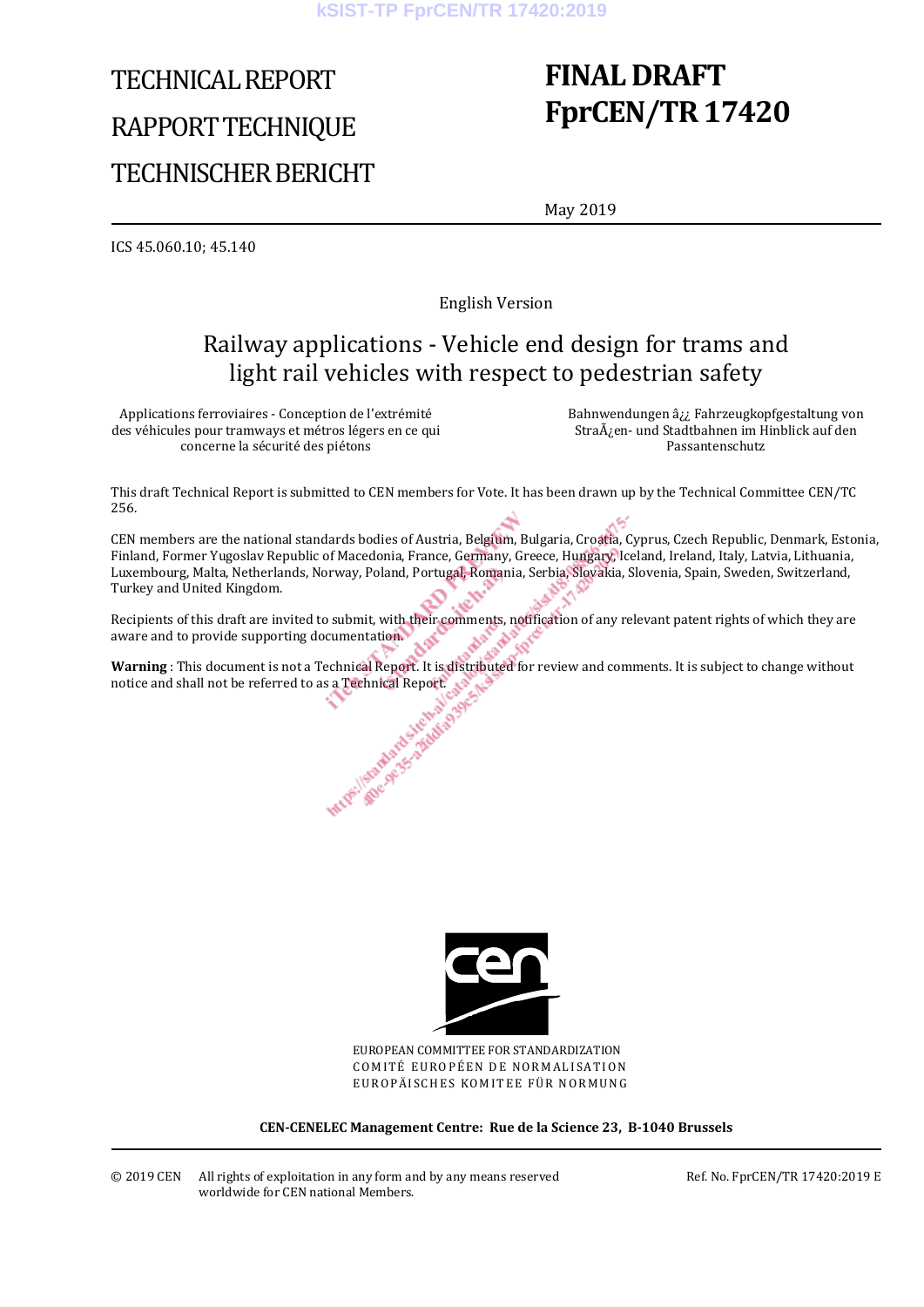## **kSIST-TP FprCEN/TR 17420:2019**

## FprCEN/TR 17420:2019 (E)

## **Contents**

| 1              |                                                                               |  |  |
|----------------|-------------------------------------------------------------------------------|--|--|
| 2              |                                                                               |  |  |
| 3              |                                                                               |  |  |
| 4              |                                                                               |  |  |
| 5              |                                                                               |  |  |
| 5.1            |                                                                               |  |  |
| 5.2            |                                                                               |  |  |
| 5.3            |                                                                               |  |  |
| 6              |                                                                               |  |  |
| 6.1            |                                                                               |  |  |
| 6.2            |                                                                               |  |  |
| 6.2.1          |                                                                               |  |  |
| 6,2.2          |                                                                               |  |  |
| 6.3            |                                                                               |  |  |
| 6.3.1          | General 2 9                                                                   |  |  |
| 6.3.2          |                                                                               |  |  |
| 6.3.3          |                                                                               |  |  |
| 6.3.4          |                                                                               |  |  |
| 6.3.5          |                                                                               |  |  |
| 6.3.6          |                                                                               |  |  |
| 6.3.7          | Summary of recommendations to minimize the severity of pedestrian injuries 14 |  |  |
| 6.3.8<br>6.4   |                                                                               |  |  |
| 6.4.1          |                                                                               |  |  |
| 6.4.2          |                                                                               |  |  |
| 6.4.3          |                                                                               |  |  |
| $\overline{7}$ |                                                                               |  |  |
| 7.1            |                                                                               |  |  |
| 7.2            |                                                                               |  |  |
| 7.3            |                                                                               |  |  |
| 7.4            |                                                                               |  |  |
| 7.4.1          |                                                                               |  |  |
| 7.4.2          |                                                                               |  |  |
| 7.4.3          |                                                                               |  |  |
| 7.4.4          |                                                                               |  |  |
|                |                                                                               |  |  |
|                |                                                                               |  |  |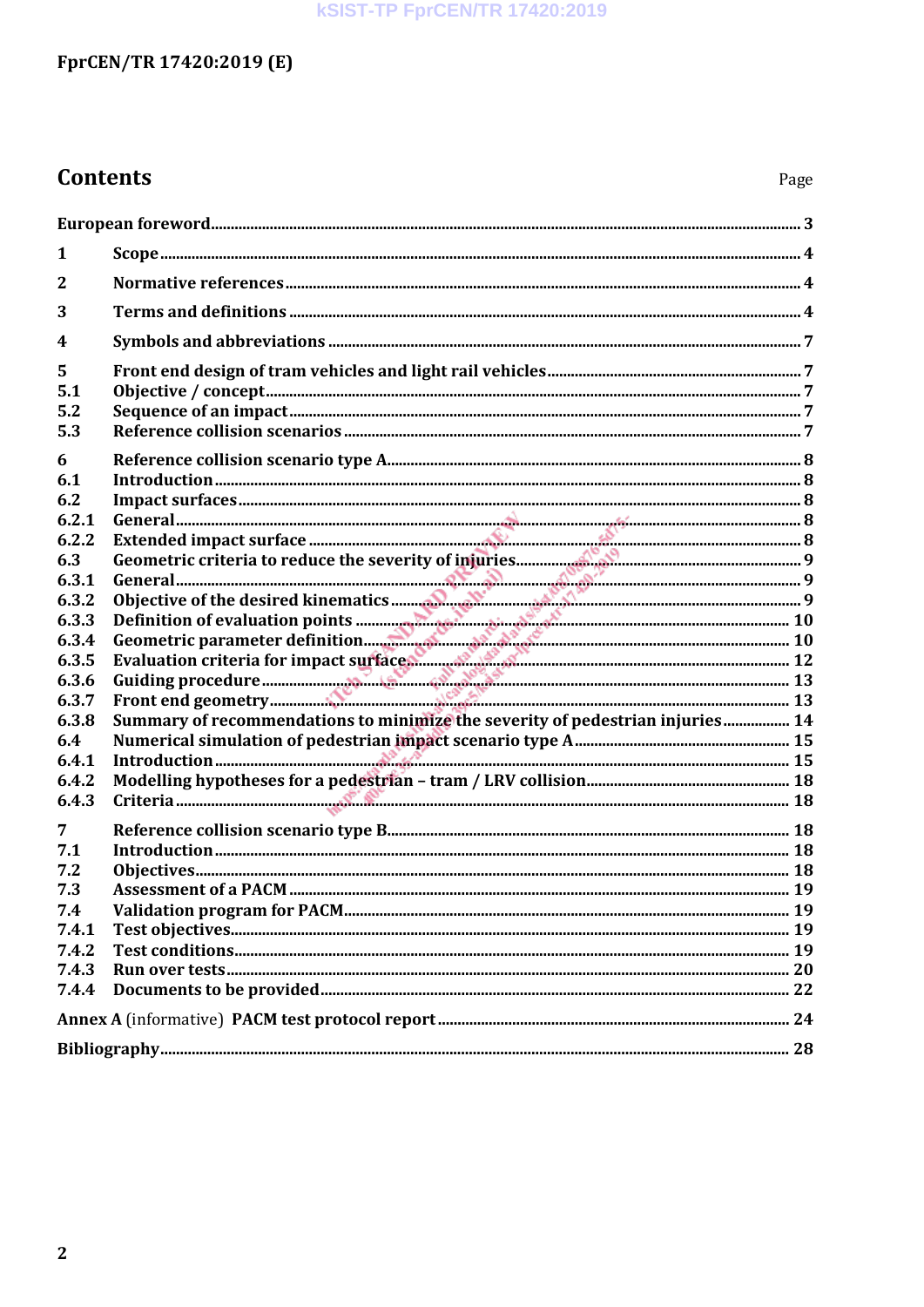## **European foreword**

This document (FprCEN/TR 17420:2019) has been prepared by Technical Committee CEN/TC 256 "Railway applications", the secretariat of which is held by DIN.

This document is currently submitted to the Vote on TR.

MITE HARDWAY STATE AND A PROCEED FOR A PAINT OF A PARTICULAR STATE OF A PAINT OF A PAINT OF A PAINT OF A PAINT OF A PAINT OF A PAINT OF A PAINT OF A PAINT OF A PAINT OF A PAINT OF A PAINT OF A PAINT OF A PAINT OF A PAINT O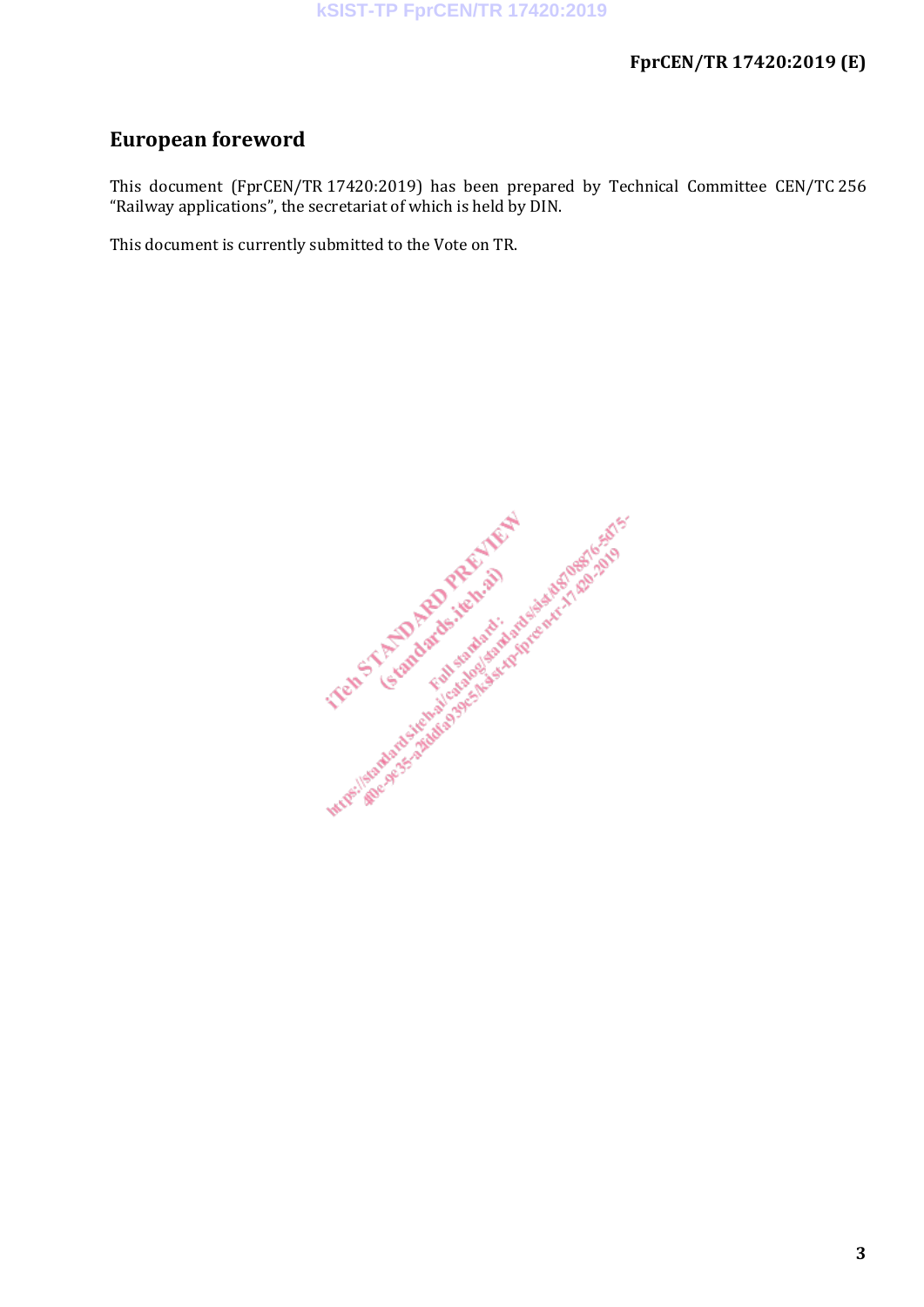## **1 Scope**

This document is applicable to tram vehicles according to prEN 17343. Tram-Train vehicles, on track machines, infrastructure inspection vehicles and road-rail machines according to prEN 17343 and demountable machines/machinery are not in the Scope of this Technical Report.

This document describes passive safety measures to reduce the consequences of collisions with pedestrians. These measures provide the last means of protection when all other possibilities of preventing an accident have failed, i.e.:

- design recommendations for the vehicle front to minimize the impact effect on a pedestrian when hit,
- design recommendations for the vehicle front end for side (lateral) deflections in order to minimize the risk of being drawn under the vehicle on flat ground (embedded track),
- design recommendations for the vehicle body underframe to not aggravate injuries to a pedestrian/body lying on the ground,
- recommendations t[o prevent the pedestrian from being over-run by the leadi](;U�(v�%z�{���`�I����Ff��IG��oIh�=D���e,�,Y�Ѵ��^,��%��fزDp&I`��!�c�A3�E�y7���h�Sw��3�<�Q�KÍ�1�3K�9Dc)ng wheels of the vehicle.

RD - Ierb - Indian

**PAY ASTRONOMIST PROPERTY** 

The following measures to actively improve safety are not in the Scope of this document:<br>
— colour of front;<br>
— additional position lights;<br>
— additional cameras;<br>
— driver assist:

- colour of front;
- additional position lights;
- additional cameras;
- driver assistance systems;
- additional acoustic warning devices, etc.; as shelled
- view of the driver / mirrors;
- consequences for pedestrian injuries due to secondary impact with infrastructure (side posts, concrete ground, poles, trees, etc.).

The recommendations of this document only apply to new vehicles.

#### **2 Normative references**

The following documents are referred to in the text in such a way that some or all of their content constitutes requirements of this document. For dated references, only the edition cited applies. For undated references, the latest edition of the referenced document (including any amendments) applies.

EN 15663:2017+A1:2018, *Railway applications – Vehicle reference masses*

#### **3 Terms and definitions**

For the purposes of this document, the following terms and definitions apply.

ISO and IEC maintain terminological databases for use in standardization at the following addresses:

— ISO Online browsing platform: available at http://www.iso.org/obp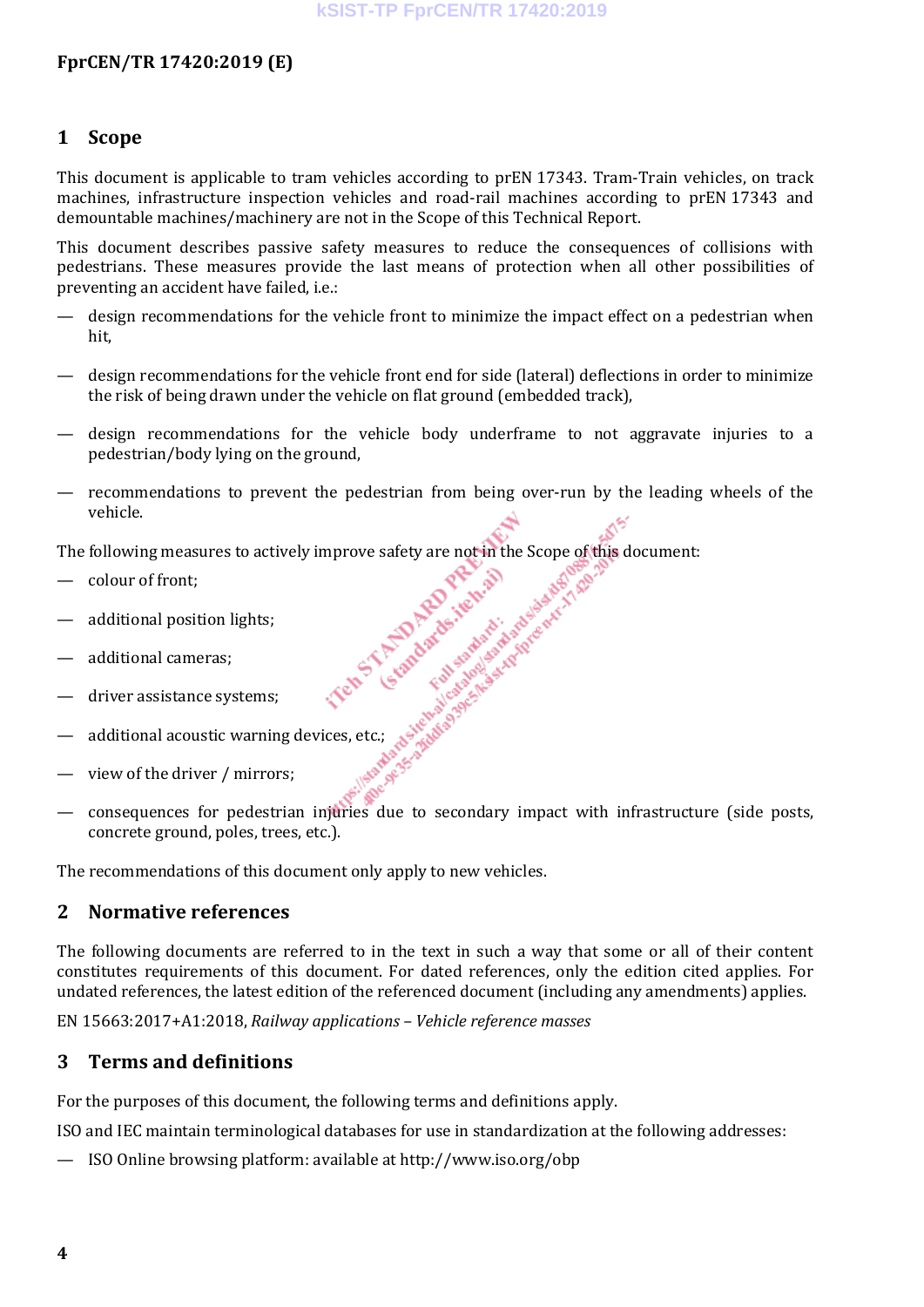— IEC Electropedia: available at http://www.electropedia.org/

#### **3.1**

## **tram vehicle**

urban rail vehicle designed to run on a tram network

[SOURCE: prEN 17343:2019, 3.1.6.1.2.3]

#### **3.2**

#### **collision scenario**

collision scenario derived from accident analysis that is applicable for design and assessment

#### **3.3 head injury criterion HIC**

measure of the lik[���ق�'>elihood of head injury stemming from impact or acceleration](��Ѓ�ܸ�T+�(2k��:+wq�ll�ukN[�R^P�G=��=B���nwP���{)�܂�����x͓,%�����Bqf��v%m	lӑ���o5�J�j)

Note 1 to entry: The head injury criterion (HIC) should not exceed a value of 1 000 over any time interval of up to 15 ms. The HIC is calculated using the following formula:

$$
HIC = (t_2 - t_1) \left[ \frac{\int_{t_1}^{t_2} A_R dt}{(t_2 - t_1)} \right]^{2,5}
$$

where

| . |                                            |
|---|--------------------------------------------|
|   | represents the start of the time interval, |

$$
t_2
$$
 represents the end of the time interval,

*HIC*<sub>15</sub> is the maximum value of HIC for  $(t_2 - t_1) \le 15$  ms,

*AR* is the resultant acceleration

$$
A_R = \sqrt{A_X^2 + A_Y^2 + A_Z^2}
$$

where

*AX*, *AY* and *AZ* represent the accelerations in g in X, Y and Z directions.

Note 2 to entry: The 15 ms time frame relates to the original biomechanical testing used to establish the HIC as an injury criterion commonly accepted for impacts against fixed surfaces.

Note 3 to entry: This criterion can be used to assess the safety regarding vehicles, personal protective gear and sports equipment.

#### **3.4**

#### **light rail vehicle**

urban rail vehicle designed to be line of sight operated and/or to be operated on segregated lines by signalization

Note 1 to entry: German: Light Rail-Fahrzeug.

Note 2 to entry: Light rail vehicle is a generic term used to distinguish a vehicle from heavy rail vehicles.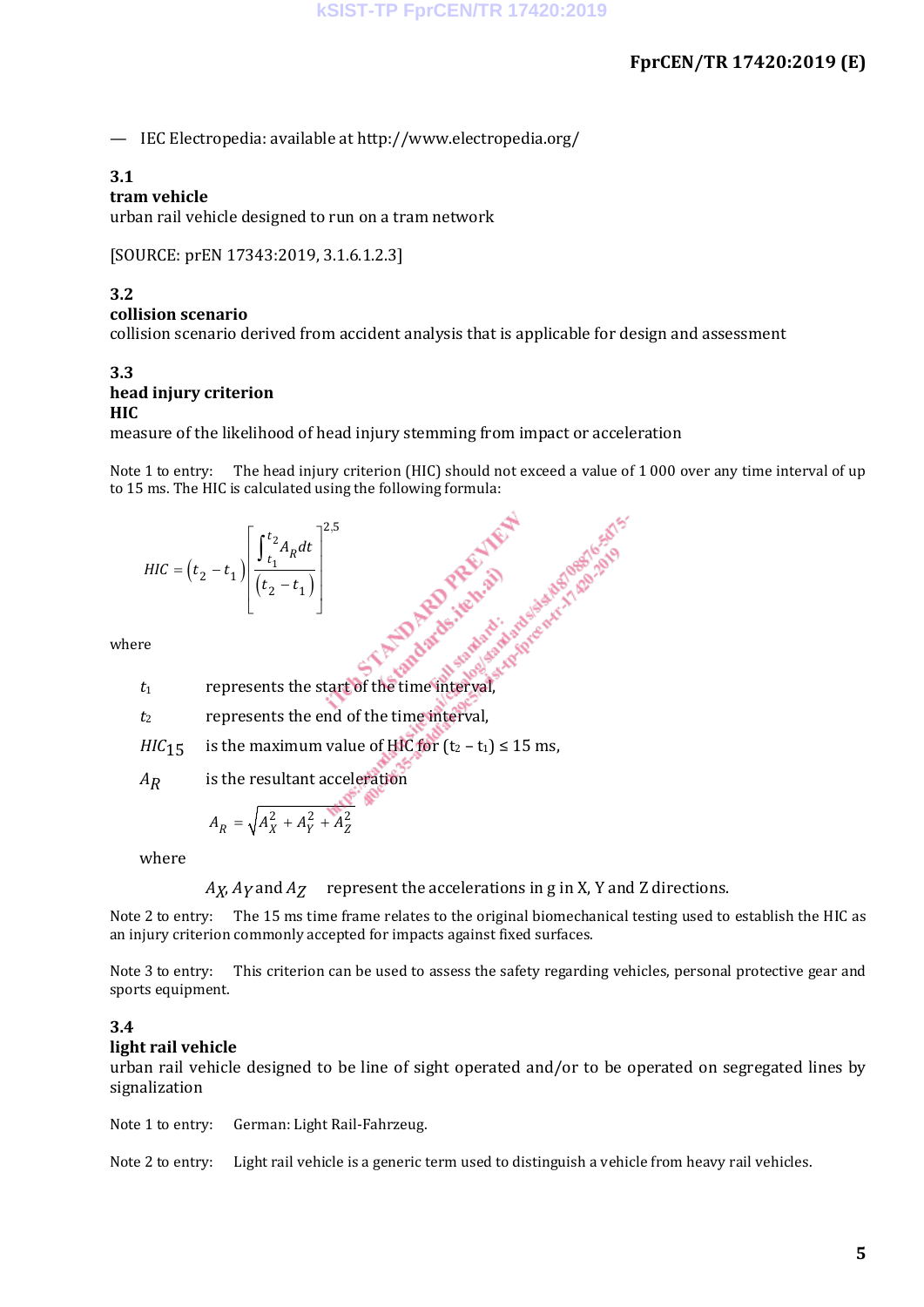[SOURCE: prEN 17343:2019, 3.1.6.1.2.1, modified — The end of the original definition "signal-controlled segregated lines" was replaced with "segregated lines by signalization" and Note 1 to entry" was added.]

#### **3.5**

#### **tram system**

urban rail system operated on infrastructure shared with road traffic and/or its own infrastructure

[SOURCE: prEN 17343:2019, 3.1.2.2, modified — The original Notes to the definition were not reproduced here.]

#### **3.6**

#### **rescue mannequin**

life size model of a person used in tests to simulate what happens to people when a vehicle gets into an accident (with a pedestrian)

#### **3.7**

#### **anthropomorphic test device**

#### **ATD**

model or mannequin of a person used in tests

#### **3.8**

#### **pedestrian**

walking, standing or lying person

Note 1 to entry: In this context, person can refer to an adult or a child.

Note 2 to entry: Any recommendations defined in this document for walking or standing persons will also improve the impact effect on cyclists (self-propelled or on e-bikes), skaters, persons in wheel chairs, or children in baby buggies, etc. Persons on e-scooters, motorbikes, etc. are not considered.

#### **3.9**

#### **pedestrian deflector**

technical device that pus[hes the pedestrian out of the path of the tramway in case of a](���Re=�U�뷣s9���u�����`+:L��&�ik]up�8R��V����I$�&�l��1x�j-�\S��YB�%����Vn|��#^�s*�f	��	�Z+����w�E%��q��) collision

#### **3.10**

#### **pedestrian anti-crush mechanism**

#### **PACM**

mechanism like a trap basket / drop down tray

#### **3.11**

#### **front cover**

front fairings

outside front panels of the tram vehicle structure below the windscreen, i.e. streamlining

#### **3.12**

#### **tram-train vehicle**

vehicle designed to operate on urban and/or regional networks, in track-sharing operation and interfacing with road traffic

[SOURCE: prEN 17343:2019, 3.1.6.1.3, modified — The current definition was substantially reworded.]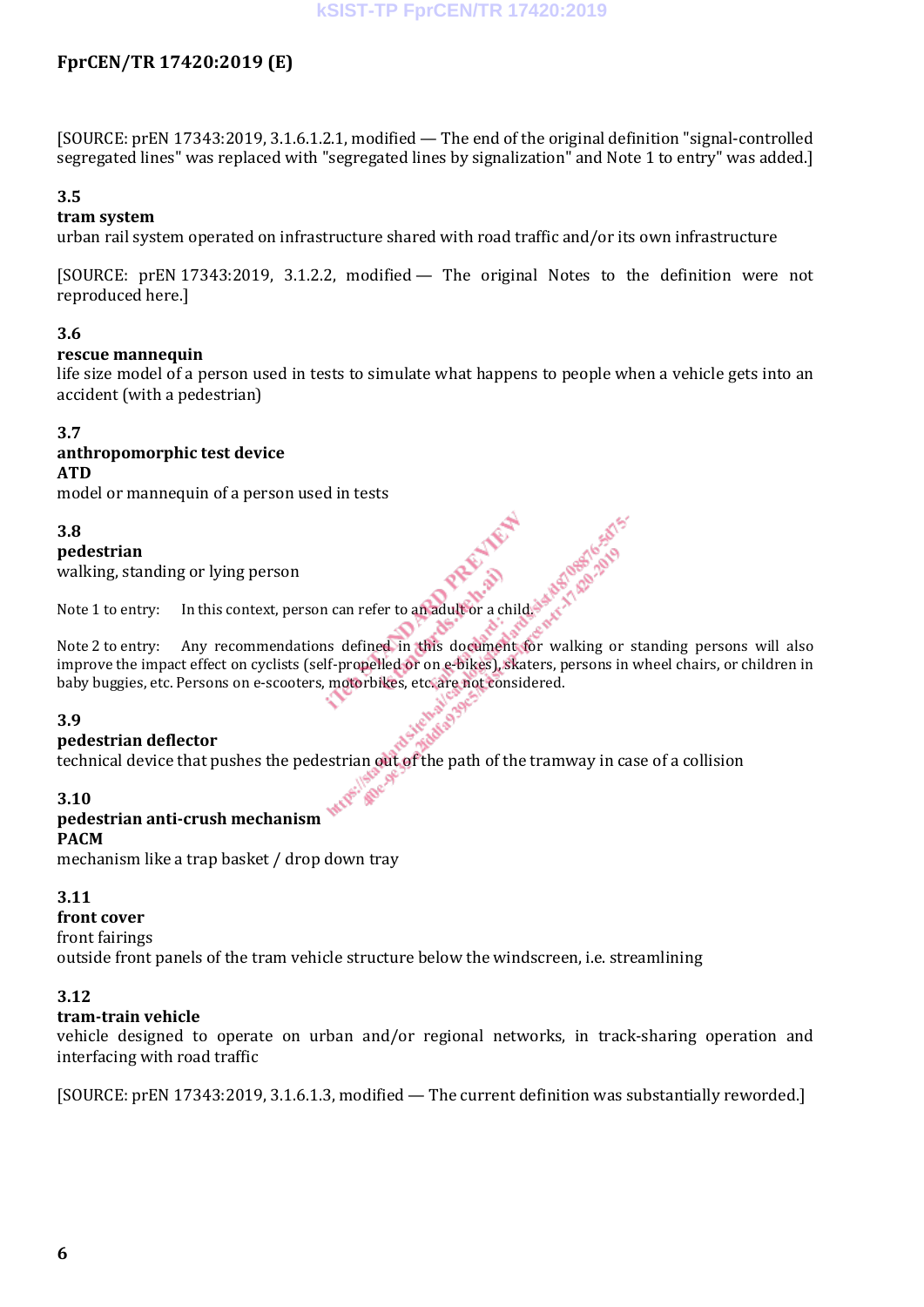#### **3.13 tram width TW**

overall width of the car body excluding additionally fixed equipment like mirrors and cameras

## **4 Symbols and abbreviations**

- ATD Anthropomorphic Test Device
- IIV Infrastructure Inspection Vehicle
- LRV Light Rail Vehicle
- OTM On-Track Machine
- PACM Pedestrian Anti-Crush Mechanism (fr: dispositif anti-écrasement d'un piéton)

## **5 Front end [design of tram vehicles and light rail vehicles](I`�)�ѓ A��!p�"�F�l�L��zɳ�b� �-����,�<)C(��>�΍ba���wH��H�����c
����2���YA~Η1)8�K���h�
<̆���q�h�(()**

## **5.1 Objective / concept**

The objectives of this technical report are to provide protection for pedestrians by reducing the risk of severe injuries, of being trapped under the vehicle, of being hit by underfloor equipment, and of being run over by the wheels of the vehicle. All tram vehicles and light rail vehicle should have a design that enables a pedestrian's body to be deflected rather than be run over during an impact. The pedestrian is considered to have been deflected onto the side once the pedestrian has been moved out of the path of the vehicle.

## **5.2 Sequence of an impact**

The entire sequence of an impact can be divided into three phases. All three phases can cause severe injuries to the involved pedestrian:

- Phase 1 is considered as primary impact. A pedestrian, standing or walking in front of a moving tram, comes in contact with the vehicles front end. It is assumed that the pedestrian is moving perpendicular to the direction of the tram. Consequently, the tram hits the pedestrian at his side.
- Phase 2 is considered as secondary impact. Once being hit by the tram the pedestrian is thrown forward or to the side. As a consequence, the pedestrian impacts on the infrastructure (e.g. pavement, track, side poles).
- Phase 3 is considered as tertiary impact. As a consequence of Phase 2 the pedestrian might lay on the track, be overrun by the tram and collide again with the lower parts of the tram.

This technical report focuses on the consequences of the primary and tertiary impact. The consequences of a secondary impact are out of the scope of this technical report. Due to the recommendations given in this technical report, the consequences for the pedestrian in the primary impact and the risk to be run over by the wheels of the vehicle should be minimized (see 7.3).

#### **5.3 Reference collision scenarios**

The following reference collision scenarios with pedestrians should be considered:

- Type A: Collision with a passing pedestrian in the front area of the vehicle;
- Type B: Collision with a lying pedestrian on the ground in front of the vehicle.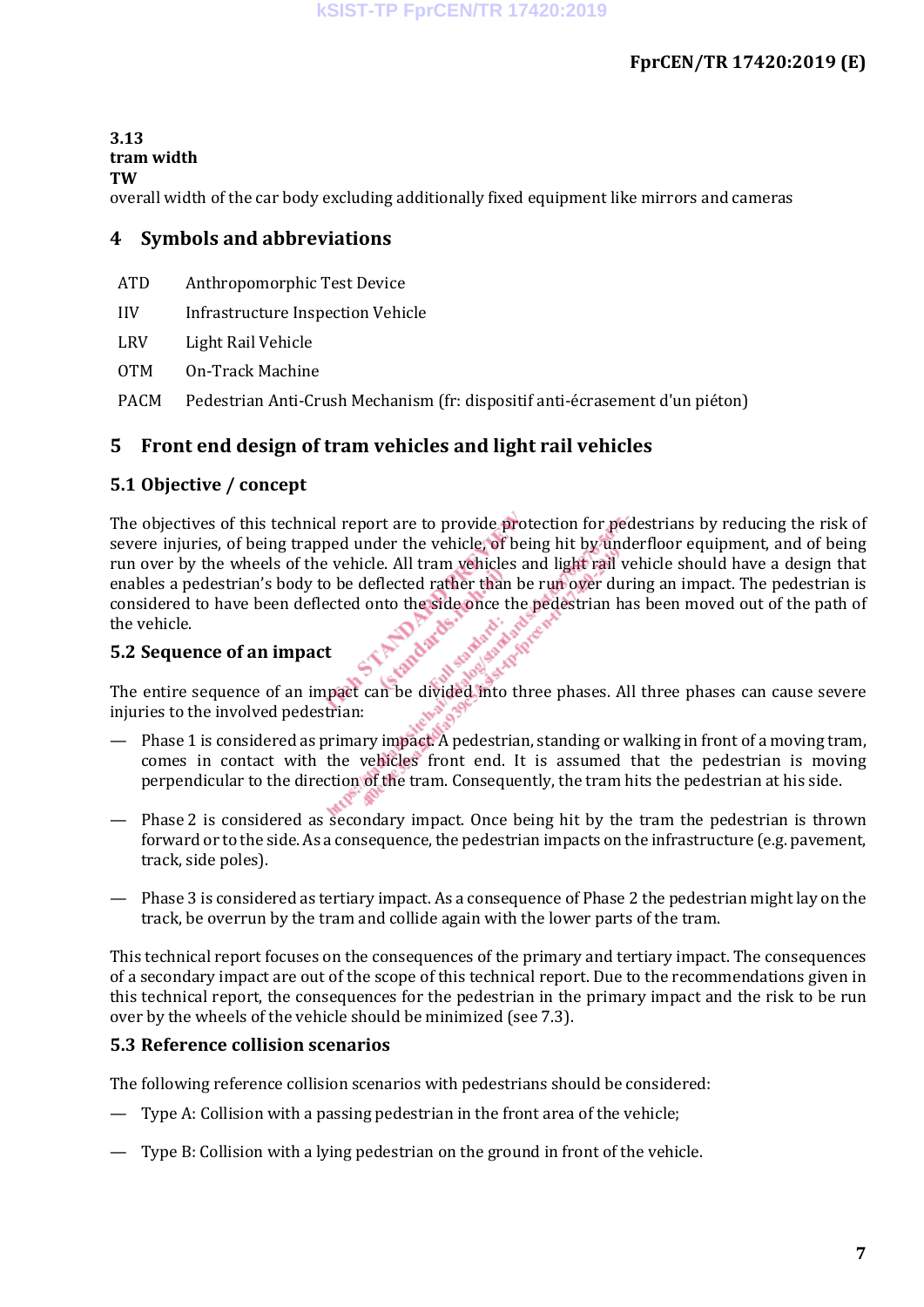**kSIST-TP FprCEN/TR 17420:2019**

## **FprCEN/TR 17420:2019 (E)**

Collision type A covers the effects of a primary impact and influences the effects of the downstream phases.

The tertiary impact is regarded to be identical to the collision type B.

## **6 Reference collision scenario type A**

## **6.1 Introduction**

The general approach is to achieve compliance with the geometrical requirements defined in 6.3.

If it is not possible to comply with all geometric parameters, numerical simulations can be carried out to demonstrate the ability to limit the risk of severe injuries and to encourage lateral ejection. Nevertheless, the criteria for  $h_s$  in the impact surface and for the avoidance of sharp edges in the extended impact zone should still be fulfilled in this case (from 6.3).

The recommendations of this section focus on the side impact against a pedestrian at the front end (i.e. passing pedestrian). Two categories of pedestrians are identified:

- a 6-year-old child, 1,10 m in height;
- a medium-sized adult, 1,75 m in height (50<sup>th</sup> percentile/average size).

If the requirements are f[ulfilled for these two categories, the design characteristics of](��g`=E�gAB��}��� �L"�)jb���}��íÐ�[X���3���g�ɋIe�RK�Rw���,�~V���d;����]�wXW�ų���ԕc�	�) the front end will also be beneficial to the impact effect in collisions with other sizes of pedestrians.<br>6.2 Impact surfaces<br>6.2.1 General

## **6.2 Impact surfaces**

### **6.2.1 General**

The impact surface is part of the front face of a tram predestined for contact with pedestrians in case of a collision and with the most likely possibility of severe injuries. This region should be used for evaluation of the geometric requirements. The impact surface is divided into two zones:<br>
— centre zone;<br>
— intermediate zone.

- centre zone;
- intermediate zone.

The impact surface is defined as the front surface of the tram up to a height of 1,75 m from the ground (the average height of an adult). The width of the impact surface is 50 % of the maximum tram width centred to the tram centre line (see Figure 1),

The projection surface from the front view is used to define the impact surface.

Based on the current requirements for visibility the impact surface is not assumed to interfere with the A-pillars of the tram front. If the impact surface overlaps the A-pillars nevertheless, then the impact surface may be reduced to the width between the A-pillars at a height of 1,75 m from the ground, minus 100 mm on each side.

#### **6.2.2 Extended impact surface**

The extended impact surface is defined in analogy to the impact surface with the exception that the width is 75 % of the maximum tram width.

The impact surface is displayed in Figure 1: